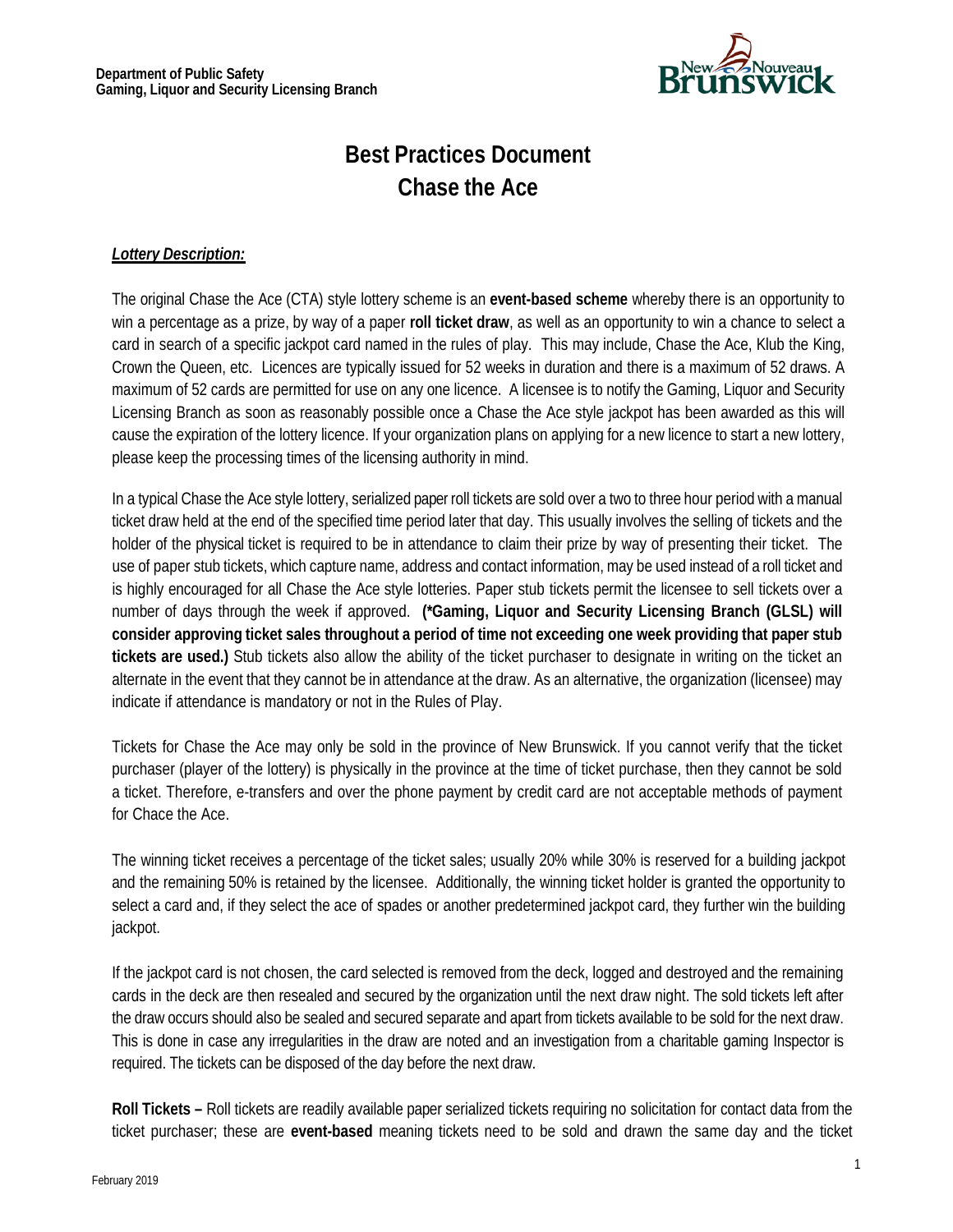

purchaser must be present for this draw to win the prize. This involves rolls of perforated tickets, to be torn into strips, with two identical number sets; one physically given to the purchaser and the other retained by the licensee for draw purposes. Because roll tickets are readily available, these tickets have limited security, a high likelihood of duplication and decrease the chances of determining a winner.

**Stub Tickets -** Stub tickets are uniquely customized paper serialized tickets, prepared in advance, which solicit complete contact data from the ticket purchaser. **Stub tickets are the sole approved option for those draws that are not event**based, meaning tickets are sold over multiple days and the ticket purchaser may not be required to be present at **the draw to win the prize.** The organization must submit a copy of the ticket to GLSL for approval with their completed licence application. This ticket type has a portion that is retained by the licensee for the purposes of the draw while a corresponding ticket portion is retained by the ticket purchaser. Because stub tickets are unique, these tickets have maximum security, limited to no ability for duplication and maximize the chances of determining a winner. *In an attempt to maximize the integrity of all lottery schemes, the GLSL Branch strongly encourages the use of paper stub tickets for all lottery schemes.*

### *Applicant:*

Applicants for a Chase the Ace style charitable lottery licence must apply using the Application for Lottery Registration. Applicants must also meet the criteria to qualify for a charitable lottery licence. The licensee must complete the template provided for the Rules of Play and submit it with their application. A mandatory Rules of Play template will be provided to you by the GLSL Branch to aid your organization in the development of the Rules of Play which will guide the events. The Rules of Play must be posted at all ticket selling locations.

## *Exit Plan:*

To ensure the integrity of the lottery scheme, adequate controls will help your organization achieve lottery success and maintain credibility throughout the life cycle of your lottery. That said, lottery schemes, particularly largescale lottery schemes, often reach a point of saturation. As such, you should consider drafting an exit plan which highlights the details of your plan should this situation arise. Part of this plan can include an option to force draw the target card and award the jackpot prize resulting in the termination of the lottery scheme and licence. All aspects of your exit plan should, if drafted, be submitted to the GLSL. This option, once approved by GLSL, can be exercised at any time the licensee determines it's no longer feasible to continue with the draw.

#### *Operational Plan - for Jackpots \$150,000 or More:*

- 1. The GLSL requires licensees to contact the GLSL when the jackpot is anticipated to exceed the \$150,000 mark. All Chase the Ace style lotteries with Jackpots \$150K must be reported to the GLSL and a Record of Decision issued from GLSL to your organization approving the maximum prize limit to exceed \$150K.
- 2. Your organization must create and submit a **Lottery Operational Plan** inclusive of the following items:
	- a. **Site Security Plan** Buildings with large crowds often present public safety risks and concerns. Having a security plan with security personnel will assist you in mitigating these risks and adhering to respective fire regulations, codes, occupancy loads and perhaps even the need for medical services and boosts to the cellular service in the area.